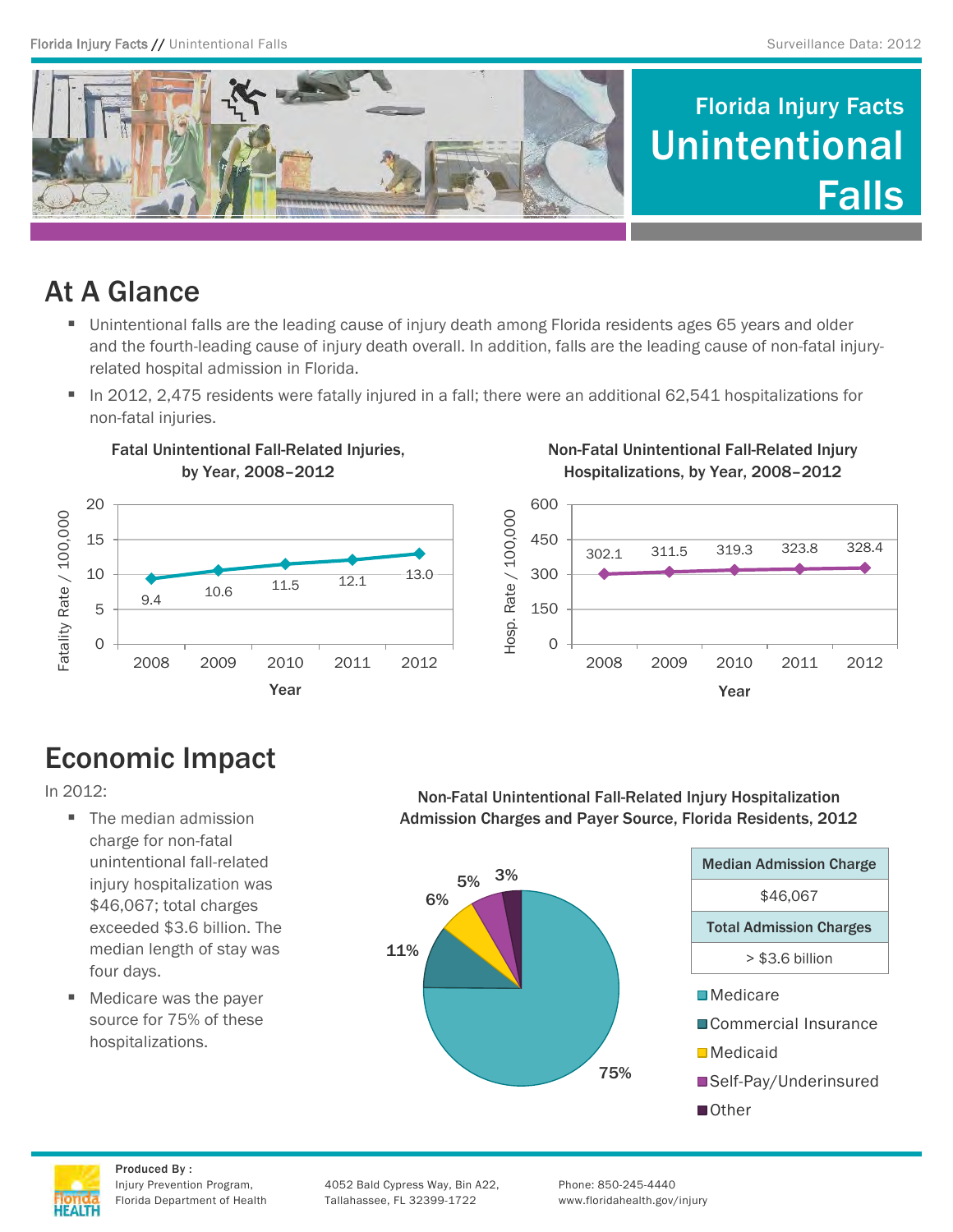## Who Is Injured?

In 2012:

- Males of every age group had a higher rate of fatal unintentional fall-related injuries than their female counterparts.
- After age 54, females had the higher rates of non-fatal hospitalizations than their male counterparts.
- **Residents over 84 years of age had the highest rates of both fatal unintentional fall-related injuries and** non-fatal hospitalizations.



- Males accounted for 51% of unintentional fall-related injury deaths but only 35% of non-fatal hospitalizations. Females accounted for 49% of deaths and 65% of hospitalizations.
- White residents accounted for 88% of unintentional fall-related deaths and non-fatal hospitalizations combined. Black residents and Other Non-White residents each accounted for 6%.

|                                   | <b>Female</b> | <b>Male</b> | White  | <b>Black</b> | <b>Other</b><br>Non-White | <b>Both Sexes,</b><br><b>All Races</b> |
|-----------------------------------|---------------|-------------|--------|--------------|---------------------------|----------------------------------------|
| <b>Deaths</b>                     | 1,209         | 1,266       | 2,350  | 89           | 36                        | 2,475                                  |
| <b>Non-Fatal Hospitalizations</b> | 40,350        | 22,191      | 54,605 | 3,676        | 3,840                     | 62,541                                 |

### Fatal Unintentional Fall-Related Injuries and Non-Fatal Hospitalizations, by Sex and Race, Florida Residents, 2012

*\*Some records have unknown sex or race; categories may not add up to total.*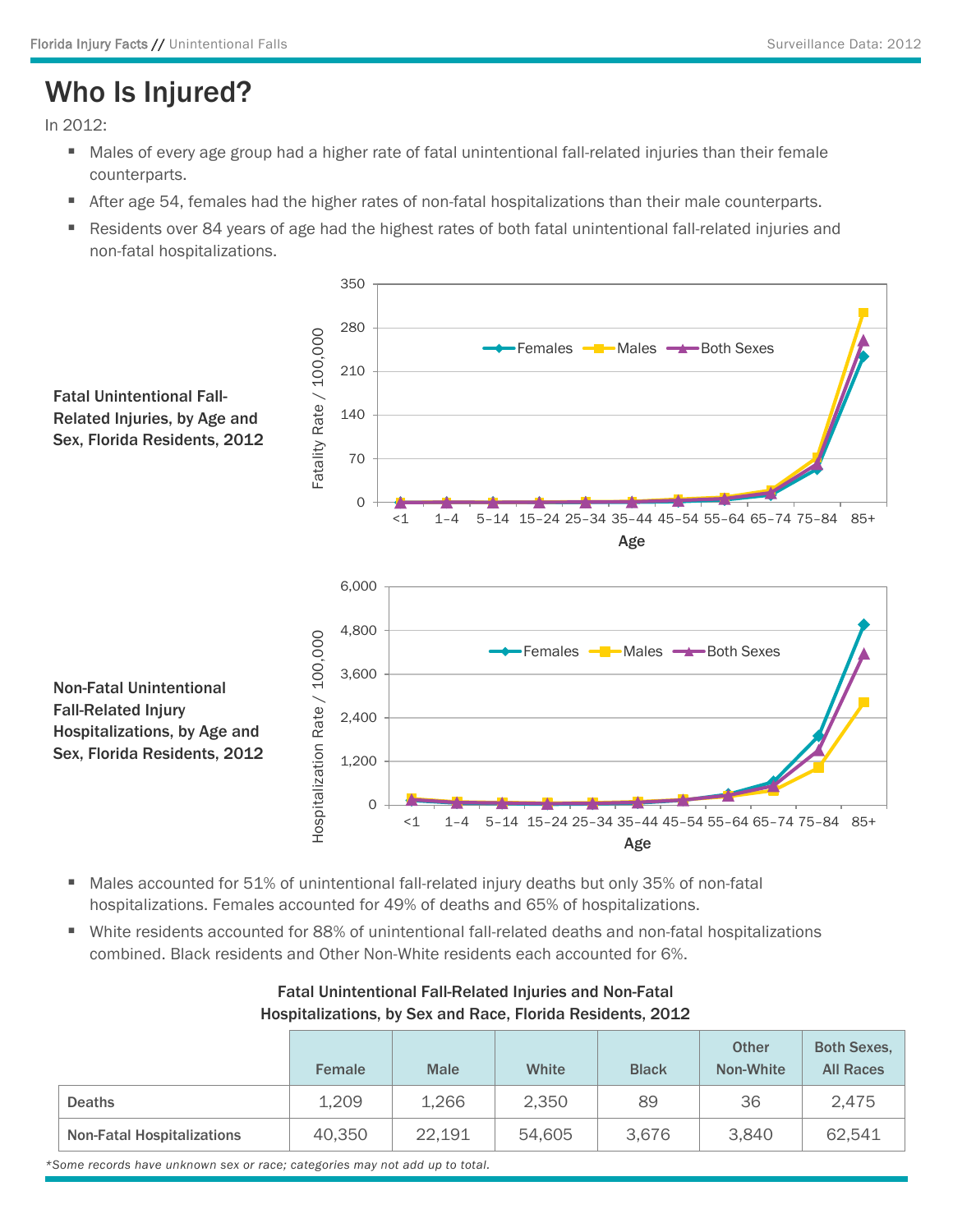In 2012:

- Non-Hispanic residents had higher rates of fatal unintentional fall-related injuries and non-fatal hospitalizations than Hispanic residents.
- Other Non-White residents had the highest rate of highest non-fatal hospitalization rate while White residents had the highest fatal unintentional fall-related injuries.
- Black residents had the lowest of both fall-related injury rates and a rate of fatal unintentional fall-related injuries less than that of Other Non-White residents.



### Fatal Unintentional Fall-Related Injuries and Non-Fatal Hospitalizations, by Hispanic Ethnicity and Race, Florida Residents, 2012

### Most Common Injuries From Unintentional Falls

In 2012:

- Hip fractures were related to 25% of unintentional fall-related deaths and responsible for 32% of non-fatal unintentional fall-related injury hospitalizations.
- Traumatic brain injuries were related to 61% of unintentional fall-related deaths and responsible for 13% of non-fatal unintentional fall-related injury hospitalizations.



Select Immediate and Contributing Causes of Death\*

Primary Diagnoses for Non-Fatal Unintentional Fall-Related Injury Hospitalizations, Florida Residents, 2012



*\*A single death may have more than one contributing cause.*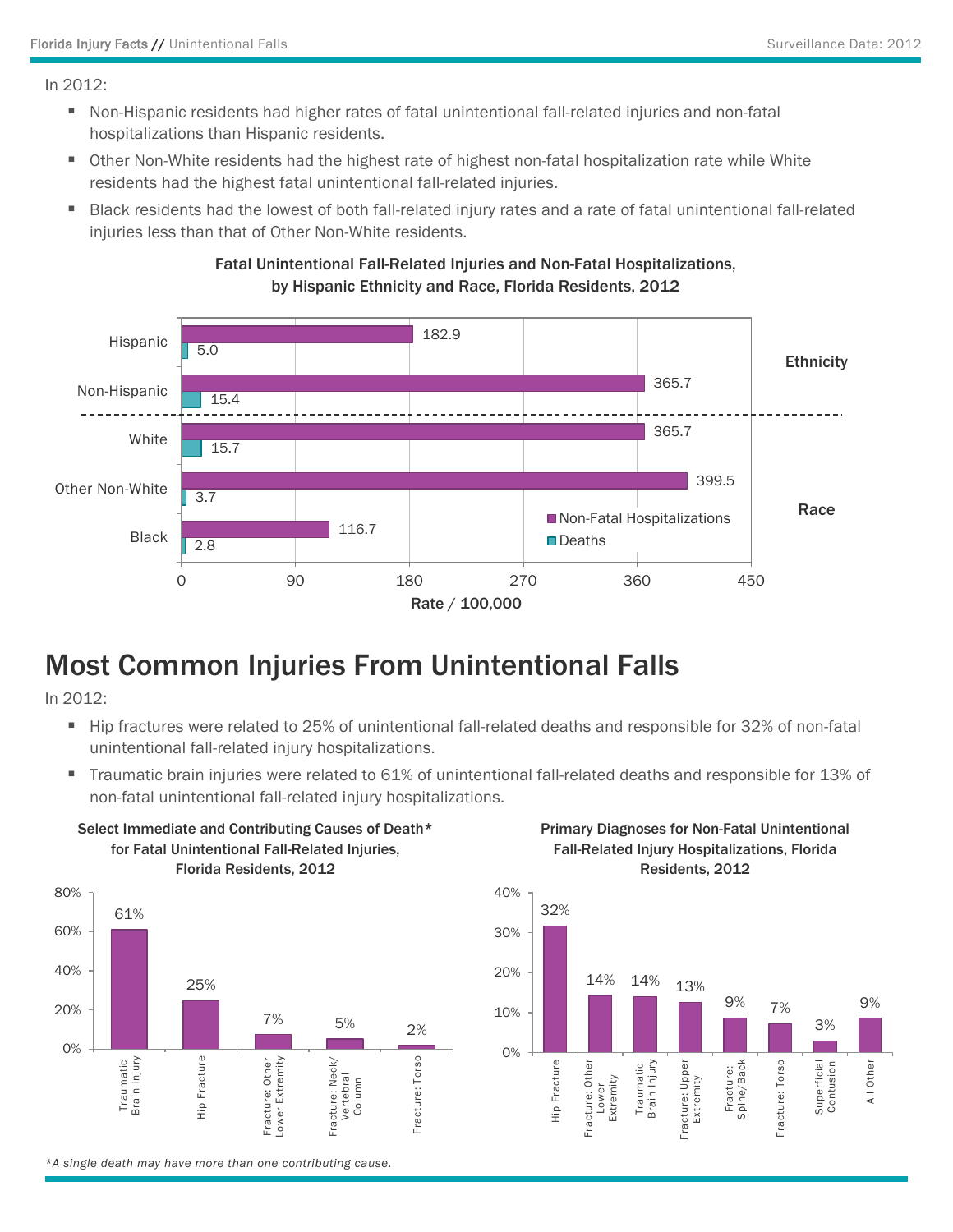## Place Of Occurrence And Type Of Fall

In 2012:

- About 78% of unintentional fall-related injuries occurred within or around a place of residence such as a house or residential institute.
- The most common falls were same-level fall which includes slips, trips, and stumbles. Falls from ladders, beds, and stairs/steps were also common.

#### Fatal Unintentional Fall-Related Injuries, by Type of Fall, Florida Residents, 2012

| <b>External Cause of Injury Code: Description</b> | # of Deaths | <b>External Cause of Injury Code: Description</b> | # of Deaths |
|---------------------------------------------------|-------------|---------------------------------------------------|-------------|
| WO1: Slip, trip, stumble                          | 54          | W11: Ladder                                       | 30          |
| WO2: Ice skates, skis, roller-skates, skateboards |             | W12: Scaffolding                                  | 2           |
| W03: Collision with, or push by, other person     | $\circ$     | W13: Building                                     | 29          |
| W04: While carried/supported by other person      | $\circ$     | W14: Tree                                         | 6           |
| W05: Wheelchair                                   | 33          | W15: Cliff                                        | $\circ$     |
| W06: Bed                                          | 43          | W16: Jump or dive into water                      | 2           |
| WO7: Chair                                        | 14          | W17: Other fall, one level to another             | 17          |
| W08: Other furniture                              | 3           | W18: Other fall, same level                       | 945         |
| W09: Playground equipment                         | $\circ$     | W19: Unspecified                                  | 1.249       |
| W10: Stairs, steps                                | 47          |                                                   |             |

|                         | <b>External Cause of Injury Code: Description</b> | # of Deaths    |
|-------------------------|---------------------------------------------------|----------------|
|                         | W11: Ladder                                       | 30             |
|                         | W12: Scaffolding                                  | $\mathfrak{D}$ |
|                         | W13: Building                                     | 29             |
| W14: Tree               |                                                   | 6              |
| W <sub>15</sub> : Cliff |                                                   | $\Omega$       |
|                         | W16: Jump or dive into water                      | 2              |
|                         | W17: Other fall, one level to another             | 17             |
|                         | W <sub>18</sub> : Other fall, same level          | 945            |
|                         | W <sub>19</sub> : Unspecified                     | 1,249          |

#### Non-Fatal Unintentional Fall-Related Injury Hospitalizations, by Type of Fall, Florida Residents, 2012

| <b>External Cause of Injury Code: Description</b> | # of<br><b>Hospitalizations</b> | <b>External Cause of Injury Code: Description</b> | $#$ of<br>Hospitalizat |
|---------------------------------------------------|---------------------------------|---------------------------------------------------|------------------------|
| E880: Escalator                                   | 19                              | E884.6: Commode                                   | 273                    |
| E880.1: Sidewalk curb                             | 224                             | E884.9: Other fall, one level to another          | 1707                   |
| E880.9: Stairs, steps                             | 1731                            | E885:<br>Other fall same level                    | $\Omega$               |
| E881.0: Ladder                                    | 1779                            | E885.0: Non-motorized Scooter                     | 58                     |
| E881.1: Scaffolding                               | 70                              | E885.1: Roller-skates                             | 105                    |
| E882: Building                                    | 469                             | E885.2: Skateboard                                | 236                    |
| E883.0: Dive or jump into water                   | 63                              | E885.3: Skis                                      | 15                     |
| E883.1: Well                                      | $\circ$                         | E885.4: Snowboard                                 | 5                      |
| E883.2: Storm drain or manhole                    | $\overline{2}$                  | E885.9: Other slip, trip, stumble                 | 26,005                 |
| E883.9: Other hole/opening                        | 57                              | E886.0: Collision with person in sports           | 107                    |
| E884.0: Playground equipment                      | 355                             | E886.9: Oth/unspec collisions with person         | 154                    |
| E884.1: Cliff                                     | $\mathbf{1}$                    | E888.0: Fall and strike sharp object              | 189                    |
| E884.2: Chair                                     | 910                             | E888.1: Fall and strike against other object      | 1201                   |
| E884.3: Wheelchair                                | 913                             | E888.8: Other fall                                | 4,277                  |
| E884.4: Bed                                       | 1,976                           | E888.9: Unspecified fall                          | 19,419                 |
| E884.5: Other furniture                           | 221                             |                                                   |                        |

| # of<br><b>Hospitalizations</b> | <b>External Cause of Injury Code: Description</b> | $#$ of<br><b>Hospitalizations</b> |
|---------------------------------|---------------------------------------------------|-----------------------------------|
| 19                              | E884.6:<br>Commode                                | 273                               |
| 224                             | E884.9:<br>Other fall, one level to another       | 1707                              |
| 1731                            | E885:<br>Other fall same level                    | 0                                 |
| 1779                            | E885.0:<br>Non-motorized Scooter                  | 58                                |
| 70                              | E885.1:<br>Roller-skates                          | 105                               |
| 469                             | E885.2:<br>Skateboard                             | 236                               |
| 63                              | E885.3:<br><b>Skis</b>                            | 15                                |
| 0                               | E885.4:<br>Snowboard                              | 5                                 |
| $\overline{2}$                  | E885.9:<br>Other slip, trip, stumble              | 26,005                            |
| 57                              | E886.0:<br>Collision with person in sports        | 107                               |
| 355                             | E886.9:<br>Oth/unspec collisions with person      | 154                               |
| 1                               | E888.0:<br>Fall and strike sharp object           | 189                               |
| 910                             | E888.1:<br>Fall and strike against other object   | 1201                              |
| 913                             | E888.8:<br>Other fall                             | 4,277                             |
| 1,976                           | Unspecified fall<br>E888.9:                       | 19,419                            |
|                                 |                                                   |                                   |

### Information And Prevention Resources

- Centers For Disease Control and Prevention, National Center for Injury Prevention and Control: www.cdc.gov/homeandrecreationalsafety/falls/index.html
- Florida Department of Elder Affairs, Communities for a Lifetime: www.communitiesforalifetime.org

#### Data Sources and Case Definitions

Unintentional Fall-Related Injury Deaths: Florida Department of Health, Office of Vital Statistics, Death Certificates; Underlying Cause of Death ICD-10 W00–W19

Non-Fatal Unintentional Fall-Related Injury Hospitalizations: Agency for Health Care Administration, Hospital Discharge Data; Records with Injury Principal Diagnosis and Unintentional Fall External Cause of Injury Code ICD-9 CM E880–E886, E888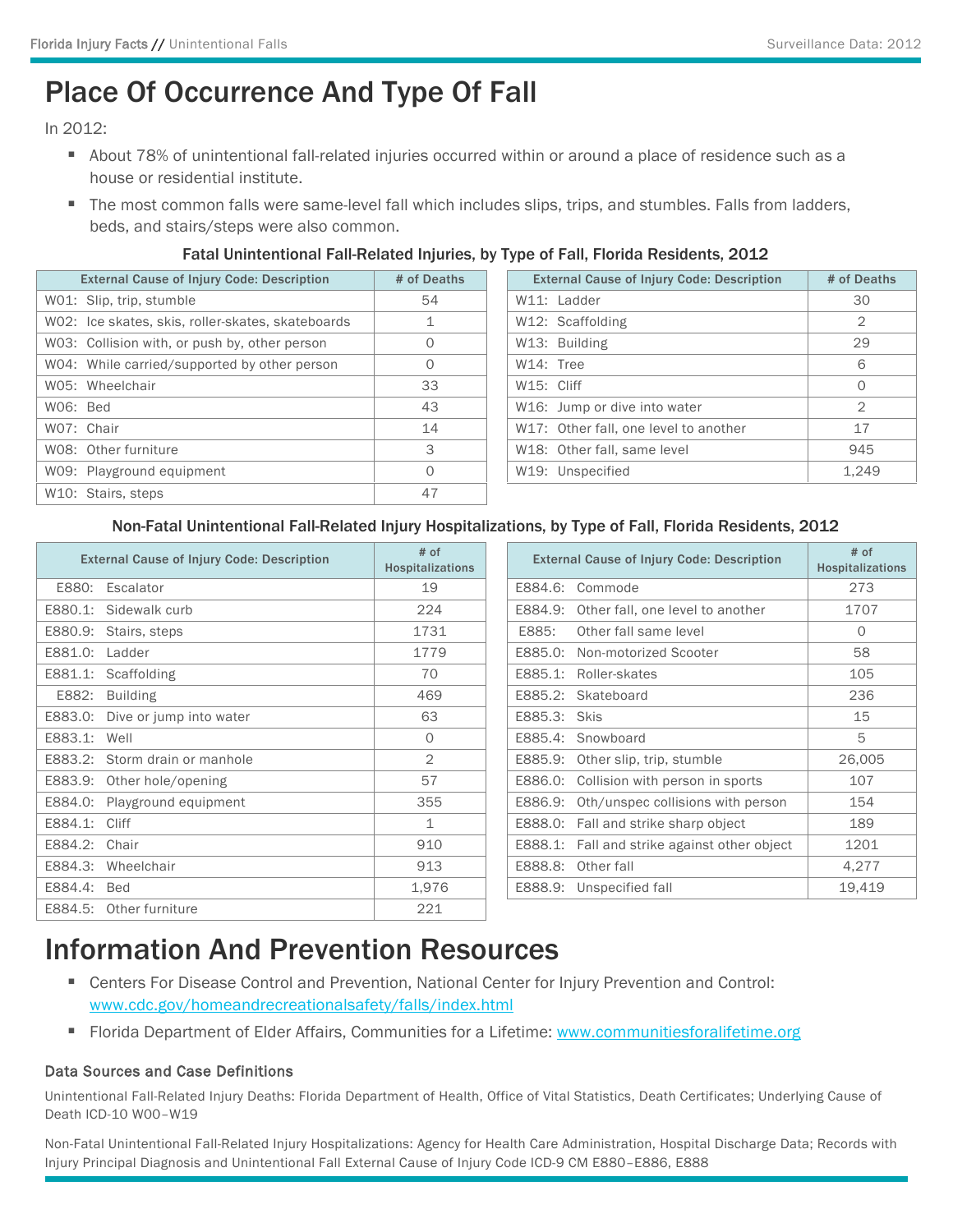# County By County Comparison: Non-Rural Counties

Unintentional Fall-Related Injury Deaths and Non-Fatal Hospitalizations, Florida Residents of Non-Rural Counties, 2012